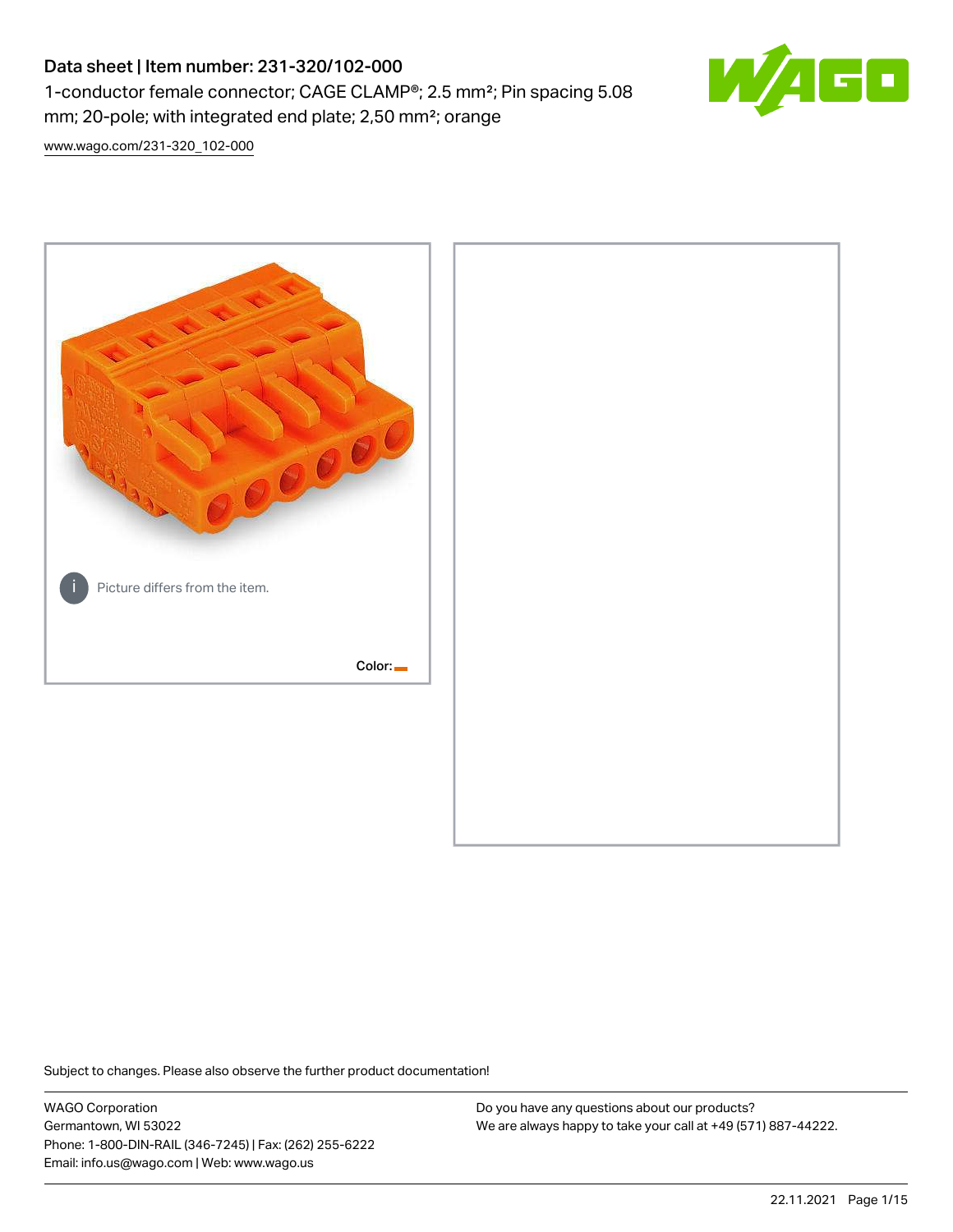

Dimensions in mm

L = pole no. x pin spacing

2- to 3-pole female connectors – one latch only

#### Item description

- **Universal connection for all conductor types**
- Easy cable pre-assembly and on-unit wiring via vertical and horizontal CAGE CLAMP<sup>®</sup> actuation  $\blacksquare$
- $\blacksquare$ Integrated test ports
- $\blacksquare$ With coding fingers

Subject to changes. Please also observe the further product documentation! Data

WAGO Corporation Germantown, WI 53022 Phone: 1-800-DIN-RAIL (346-7245) | Fax: (262) 255-6222 Email: info.us@wago.com | Web: www.wago.us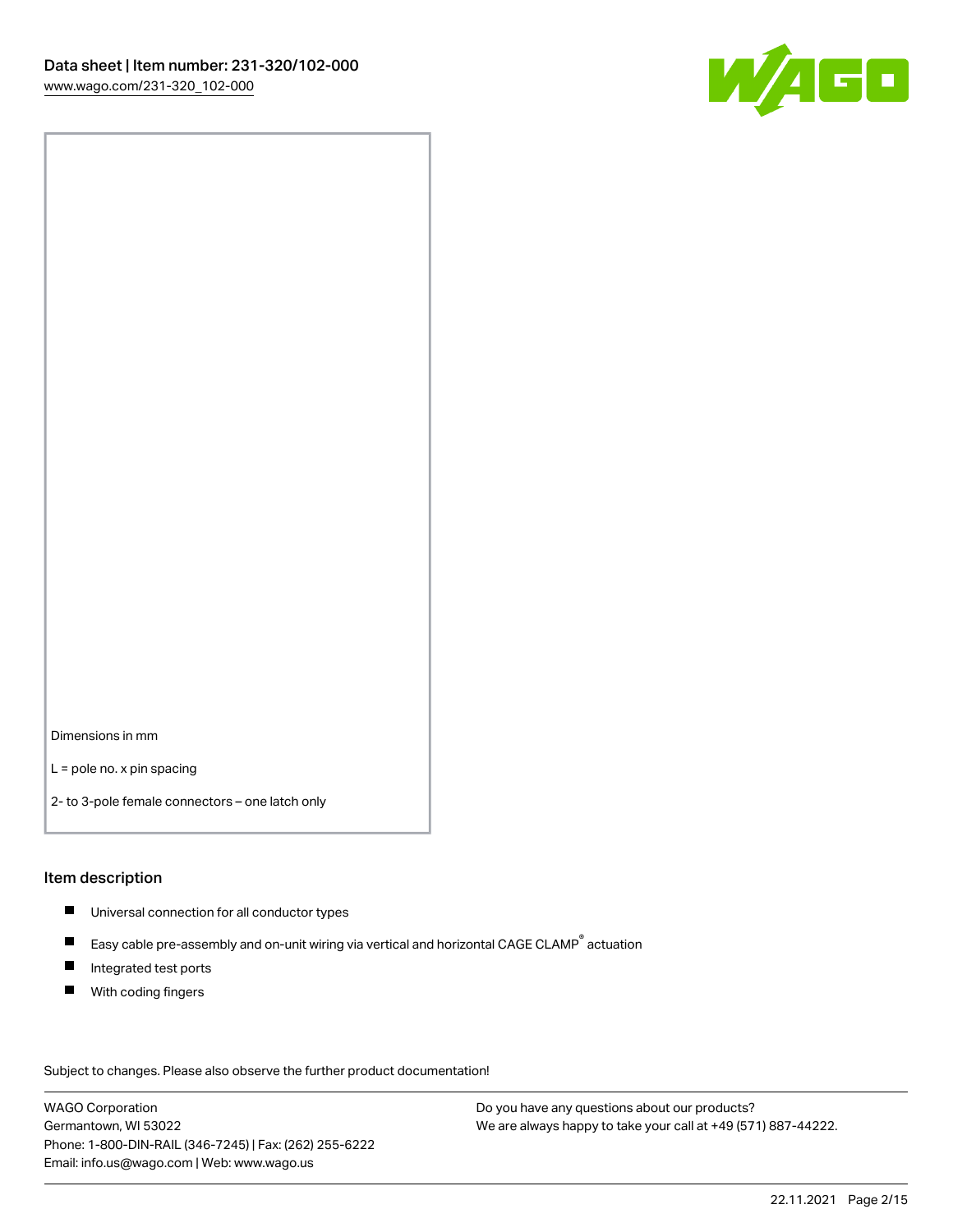

## Data Notes

| Safety information 1 | The MCS-MULTI CONNECTION SYSTEM includes connectors<br>without breaking capacity in accordance with DIN EN 61984. When<br>used as intended, these connectors must not be connected<br>/disconnected when live or under load. The circuit design should<br>ensure header pins, which can be touched, are not live when<br>unmated. |
|----------------------|-----------------------------------------------------------------------------------------------------------------------------------------------------------------------------------------------------------------------------------------------------------------------------------------------------------------------------------|
| Variants:            | Gold-plated or partially gold-plated contact surfaces<br>Other versions (or variants) can be requested from WAGO Sales or<br>configured at https://configurator.wago.com/                                                                                                                                                         |

### Electrical data

## IEC Approvals

| Ratings per                 | IEC/EN 60664-1                                                        |
|-----------------------------|-----------------------------------------------------------------------|
| Rated voltage (III / 3)     | 320 V                                                                 |
| Rated surge voltage (III/3) | 4 <sub>k</sub> V                                                      |
| Rated voltage (III/2)       | 320 V                                                                 |
| Rated surge voltage (III/2) | 4 <sub>k</sub> V                                                      |
| Nominal voltage (II/2)      | 630 V                                                                 |
| Rated surge voltage (II/2)  | 4 <sub>k</sub> V                                                      |
| Rated current               | 16A                                                                   |
| Legend (ratings)            | $(III / 2)$ $\triangle$ Overvoltage category III / Pollution degree 2 |

## UL Approvals

| Approvals per                  | UL 1059 |
|--------------------------------|---------|
| Rated voltage UL (Use Group B) | 300 V   |
| Rated current UL (Use Group B) | 15 A    |
| Rated voltage UL (Use Group D) | 300 V   |
| Rated current UL (Use Group D) | 10 A    |

## Ratings per UL

| Rated voltage UL 1977 | 300 V |
|-----------------------|-------|
| Rated current UL 1977 |       |

### CSA Approvals

Approvals per CSA

Subject to changes. Please also observe the further product documentation!

| <b>WAGO Corporation</b>                                | Do you have any questions about our products?                 |
|--------------------------------------------------------|---------------------------------------------------------------|
| Germantown, WI 53022                                   | We are always happy to take your call at +49 (571) 887-44222. |
| Phone: 1-800-DIN-RAIL (346-7245)   Fax: (262) 255-6222 |                                                               |
| Email: info.us@wago.com   Web: www.wago.us             |                                                               |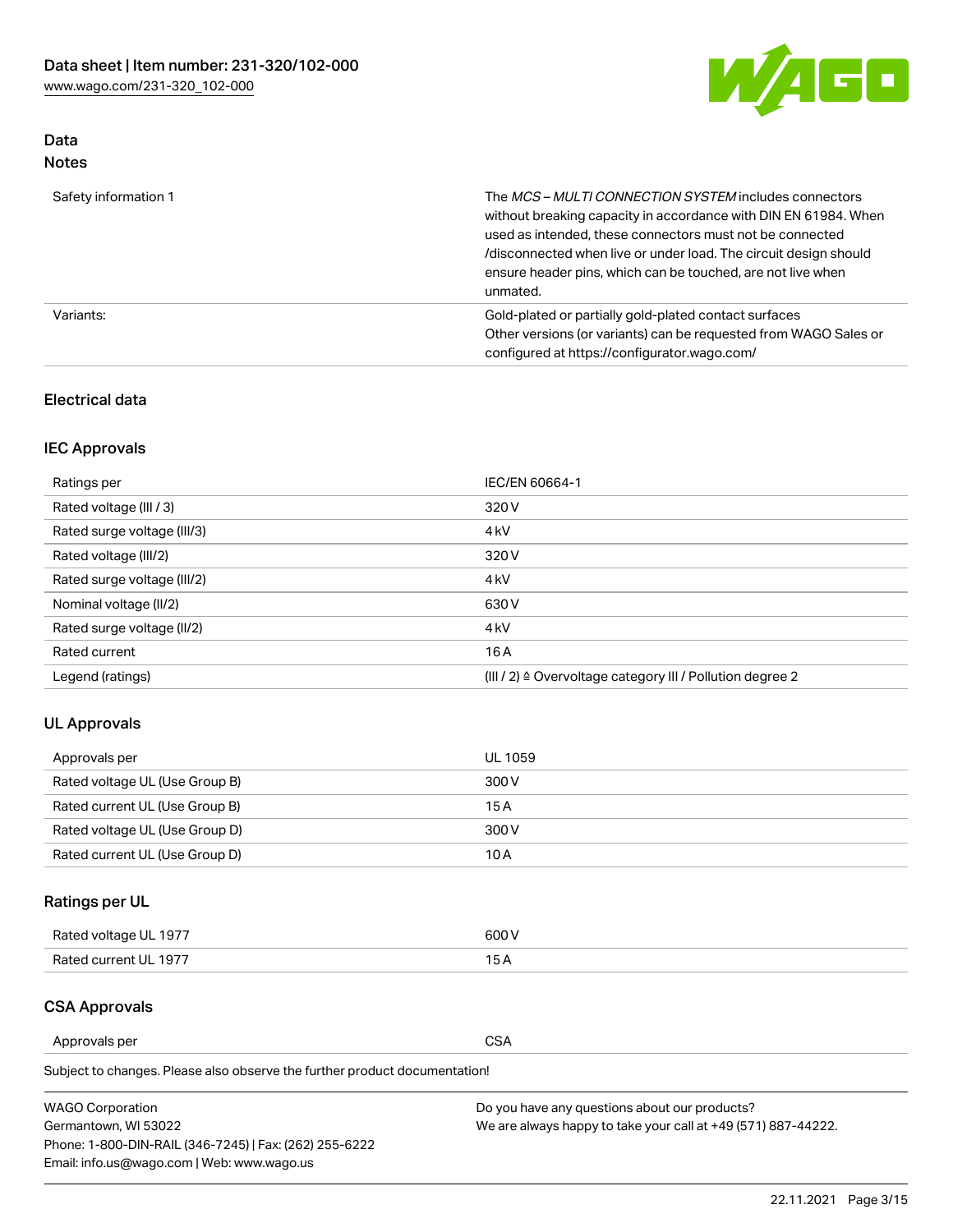[www.wago.com/231-320\\_102-000](http://www.wago.com/231-320_102-000)



| Rated voltage CSA (Use Group B) | 300 V |
|---------------------------------|-------|
| Rated current CSA (Use Group B) | 15 A  |
| Rated voltage CSA (Use Group D) | 300 V |
| Rated current CSA (Use Group D) | 10 A  |

### Connection data

| Total number of connection points | 20 |
|-----------------------------------|----|
| Total number of potentials        | 20 |
| Number of connection types        |    |
| Number of levels                  |    |

### Connection 1

| Connection technology                             | CAGE CLAMP®                             |
|---------------------------------------------------|-----------------------------------------|
| Actuation type                                    | Operating tool                          |
| Solid conductor                                   | $0.082.5$ mm <sup>2</sup> / 28  12 AWG  |
| Fine-stranded conductor                           | $0.08$ 2.5 mm <sup>2</sup> / 28  12 AWG |
| Fine-stranded conductor; with insulated ferrule   | $0.251.5$ mm <sup>2</sup>               |
| Fine-stranded conductor; with uninsulated ferrule | $0.252.5$ mm <sup>2</sup>               |
| Strip length                                      | $89$ mm $/ 0.310.35$ inch               |
| Number of poles                                   | 20                                      |
| Conductor entry direction to mating direction     | 0°                                      |

## Physical data

| Pin spacing | 5.08 mm / 0.2 inch    |
|-------------|-----------------------|
| Width       | 101.6 mm / 4 inch     |
| Height      | 14.3 mm / 0.563 inch  |
| Depth       | 26.45 mm / 1.041 inch |

#### Plug-in connection

| Contact type (pluggable connector)   | Female connector/socket |
|--------------------------------------|-------------------------|
| Connector (connection type)          | for conductor           |
| Mismating protection                 | No                      |
| Plugging without loss of pin spacing |                         |
| Locking of plug-in connection        | Without                 |

Subject to changes. Please also observe the further product documentation!

WAGO Corporation Germantown, WI 53022 Phone: 1-800-DIN-RAIL (346-7245) | Fax: (262) 255-6222 Email: info.us@wago.com | Web: www.wago.us Do you have any questions about our products? We are always happy to take your call at +49 (571) 887-44222.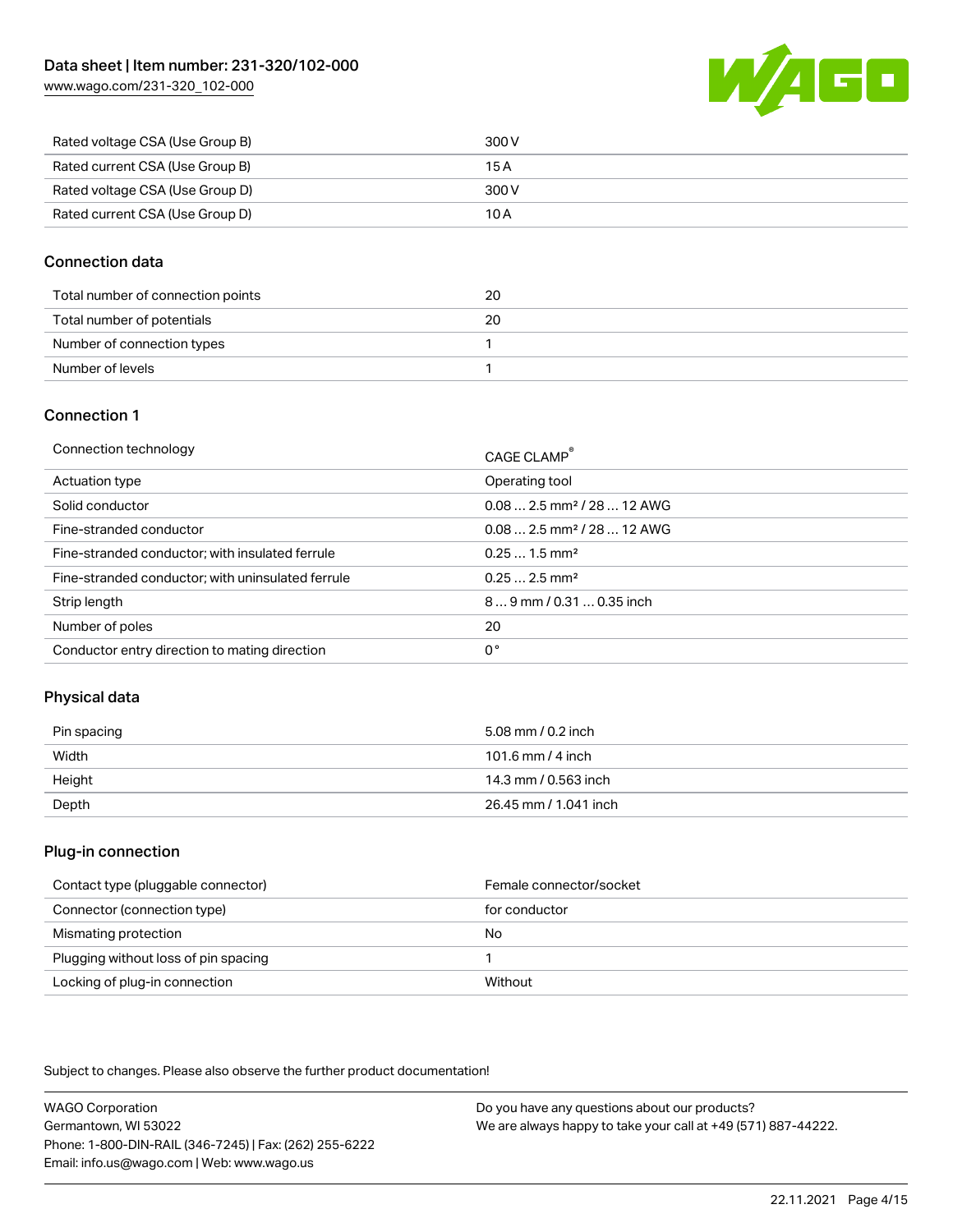

### Material data

| Color                       | orange                            |
|-----------------------------|-----------------------------------|
| Material group              |                                   |
| Insulation material         | Polyamide (PA66)                  |
| Flammability class per UL94 | V <sub>0</sub>                    |
| Clamping spring material    | Chrome nickel spring steel (CrNi) |
| Contact material            | Copper alloy                      |
| Contact plating             | tin-plated                        |
| Fire load                   | $0.5$ MJ                          |
| Weight                      | 35.9g                             |

### Environmental requirements

#### Commercial data

| 3 (Multi Conn. System)<br>Product Group |               |  |  |
|-----------------------------------------|---------------|--|--|
| PU (SPU)                                | 10 Stück      |  |  |
| Packaging type                          | box           |  |  |
| Country of origin                       | DE            |  |  |
| <b>GTIN</b>                             | 4044918350167 |  |  |
| Customs tariff number                   | 8536694040    |  |  |

### Approvals / Certificates

#### Country specific Approvals

| Logo | Approval                                            | <b>Additional Approval Text</b> | Certificate<br>name |
|------|-----------------------------------------------------|---------------------------------|---------------------|
|      | <b>CB</b><br><b>DEKRA Certification B.V.</b>        | IEC 61984                       | NL-39756            |
|      | <b>CSA</b><br>DEKRA Certification B.V.              | C <sub>22.2</sub>               | 1466354             |
| EMA  | <b>KEMA/KEUR</b><br><b>DEKRA Certification B.V.</b> | EN 61984                        | 2190761.01          |

Subject to changes. Please also observe the further product documentation!

| <b>WAGO Corporation</b>                                | Do you have any questions about our products?                 |
|--------------------------------------------------------|---------------------------------------------------------------|
| Germantown, WI 53022                                   | We are always happy to take your call at +49 (571) 887-44222. |
| Phone: 1-800-DIN-RAIL (346-7245)   Fax: (262) 255-6222 |                                                               |
| Email: info.us@wago.com   Web: www.wago.us             |                                                               |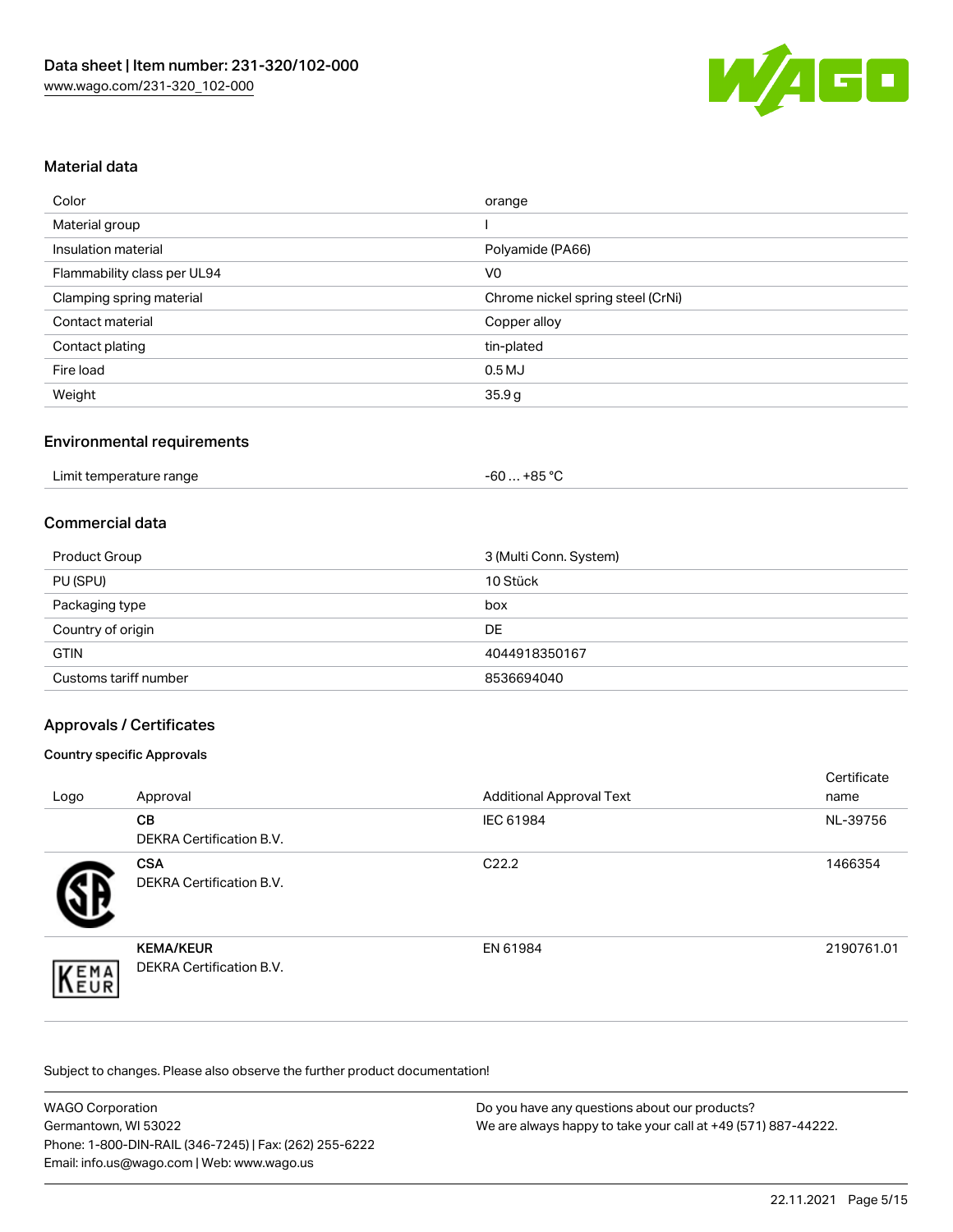

certificate in the contraction of the contraction of the contraction of the contraction of the contraction of <br>Contraction of the contraction of the contraction of the contraction of the contraction of the contraction of <br>

#### Ship Approvals

| Logo        | Approval                           | <b>Additional Approval Text</b> | Certificate<br>name             |
|-------------|------------------------------------|---------------------------------|---------------------------------|
| <b>ADAR</b> | ABS<br>American Bureau of Shipping | -                               | 19-<br>HG1869876-<br><b>PDA</b> |

#### UL-Approvals

| Logo | Approval                             | <b>Additional Approval Text</b> | Certificate<br>name |
|------|--------------------------------------|---------------------------------|---------------------|
| Р.   | UL<br>UL International Germany GmbH  | <b>UL 1977</b>                  | E45171              |
|      | UR<br>Underwriters Laboratories Inc. | <b>UL 1059</b>                  | E45172              |

#### Counterpart

| <b>REAL PROPE</b> | Item no.231-650<br>Male connector; 20-pole; Pin spacing 5.08 mm; orange                                              | www.wago.com/231-650         |
|-------------------|----------------------------------------------------------------------------------------------------------------------|------------------------------|
| <b>Control</b>    | Item no.231-350/001-000<br>Male header; 20-pole; THT; 1.0 x 1.0 mm solder pin; straight; pin spacing 5.08 mm; orange | www.wago.com/231-350/001-000 |
| <b>SERVICE</b>    | Item no.231-550/001-000<br>Male header; 20-pole; THT; 1.0 x 1.0 mm solder pin; angled; pin spacing 5.08 mm; orange   | www.wago.com/231-550/001-000 |

#### Optional accessories

Testing accessories

#### Cover

| Cover               |                                                                               |                      |
|---------------------|-------------------------------------------------------------------------------|----------------------|
| $\sigma$ $\rho$     | ltem no.: 231-669<br>Lockout caps; for covering unused clamping units; orange | www.wago.com/231-669 |
| Testing accessories |                                                                               |                      |

Subject to changes. Please also observe the further product documentation!

WAGO Corporation Germantown, WI 53022 Phone: 1-800-DIN-RAIL (346-7245) | Fax: (262) 255-6222 Email: info.us@wago.com | Web: www.wago.us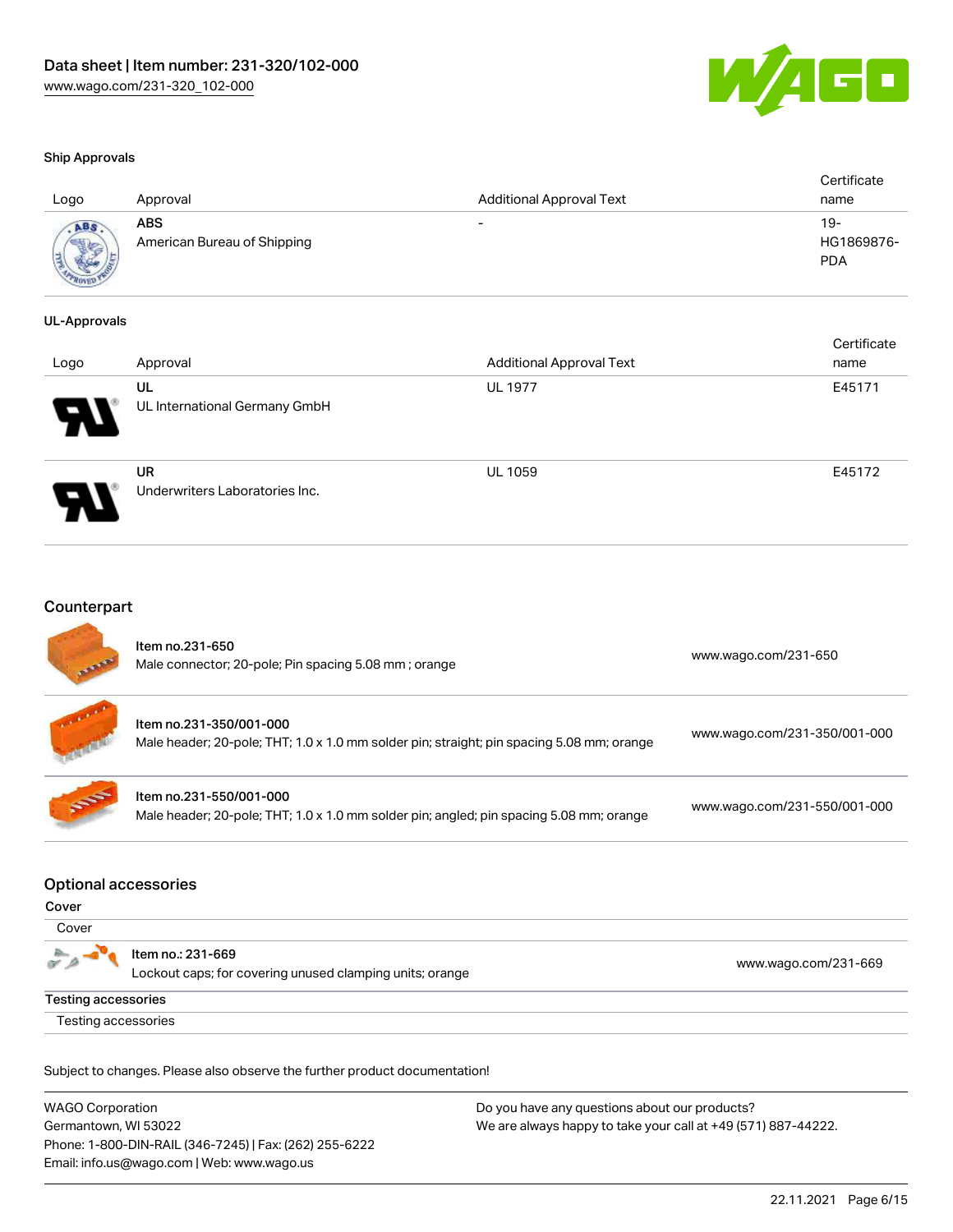

[www.wago.com/210-136](http://www.wago.com/210-136)



Item no.: 210-136 Test plug; 2 mm Ø; with 500 mm cable

|                 | Item no.: 231-661<br>Test plugs for female connectors; for 5 mm and 5.08 mm pin spacing; 2,50 mm <sup>2</sup> ; light gray                                                         | www.wago.com/231-661 |
|-----------------|------------------------------------------------------------------------------------------------------------------------------------------------------------------------------------|----------------------|
| <b>Ferrules</b> |                                                                                                                                                                                    |                      |
| Ferrule         |                                                                                                                                                                                    |                      |
|                 | Item no.: 216-101<br>Ferrule; Sleeve for 0.5 mm <sup>2</sup> / AWG 22; uninsulated; electro-tin plated; silver-colored                                                             | www.wago.com/216-101 |
|                 | Item no.: 216-104<br>Ferrule; Sleeve for 1.5 mm <sup>2</sup> / AWG 16; uninsulated; electro-tin plated; silver-colored                                                             | www.wago.com/216-104 |
|                 | Item no.: 216-106<br>Ferrule; Sleeve for 2.5 mm <sup>2</sup> / AWG 14; uninsulated; electro-tin plated; silver-colored                                                             | www.wago.com/216-106 |
| ł               | Item no.: 216-102<br>Ferrule; Sleeve for 0.75 mm <sup>2</sup> / AWG 20; uninsulated; electro-tin plated; silver-colored                                                            | www.wago.com/216-102 |
|                 | Item no.: 216-103<br>Ferrule; Sleeve for 1 mm <sup>2</sup> / AWG 18; uninsulated; electro-tin plated                                                                               | www.wago.com/216-103 |
| ī.              | Item no.: 216-123<br>Ferrule; Sleeve for 1 mm <sup>2</sup> / AWG 18; uninsulated; electro-tin plated; silver-colored                                                               | www.wago.com/216-123 |
| î.              | Item no.: 216-122<br>Ferrule; Sleeve for 0.75 mm <sup>2</sup> / AWG 20; uninsulated; electro-tin plated; silver-colored                                                            | www.wago.com/216-122 |
| I.              | Item no.: 216-124<br>Ferrule; Sleeve for 1.5 mm <sup>2</sup> / AWG 16; uninsulated; electro-tin plated                                                                             | www.wago.com/216-124 |
|                 | Item no.: 216-142<br>Ferrule; Sleeve for 0.75 mm <sup>2</sup> / 18 AWG; uninsulated; electro-tin plated; electrolytic copper; gastight<br>crimped; acc. to DIN 46228, Part 1/08.92 | www.wago.com/216-142 |
|                 | Item no.: 216-132<br>Ferrule; Sleeve for 0.34 mm <sup>2</sup> / AWG 24; uninsulated; electro-tin plated                                                                            | www.wago.com/216-132 |
|                 | Item no.: 216-121<br>Ferrule; Sleeve for 0.5 mm <sup>2</sup> / AWG 22; uninsulated; electro-tin plated; silver-colored                                                             | www.wago.com/216-121 |
|                 | Item no.: 216-143<br>Ferrule; Sleeve for 1 mm <sup>2</sup> / AWG 18; uninsulated; electro-tin plated; electrolytic copper; gastight<br>crimped; acc. to DIN 46228, Part 1/08.92    | www.wago.com/216-143 |
|                 | Item no.: 216-131<br>Ferrule; Sleeve for 0.25 mm <sup>2</sup> / AWG 24; uninsulated; electro-tin plated; silver-colored                                                            | www.wago.com/216-131 |
|                 | Item no.: 216-141<br>Ferrule; Sleeve for 0.5 mm <sup>2</sup> / 20 AWG; uninsulated; electro-tin plated; electrolytic copper; gastight<br>crimped; acc. to DIN 46228, Part 1/08.92  | www.wago.com/216-141 |

 $\bar{1}$ 

Subject to changes. Please also observe the further product documentation!

WAGO Corporation Germantown, WI 53022 Phone: 1-800-DIN-RAIL (346-7245) | Fax: (262) 255-6222 Email: info.us@wago.com | Web: www.wago.us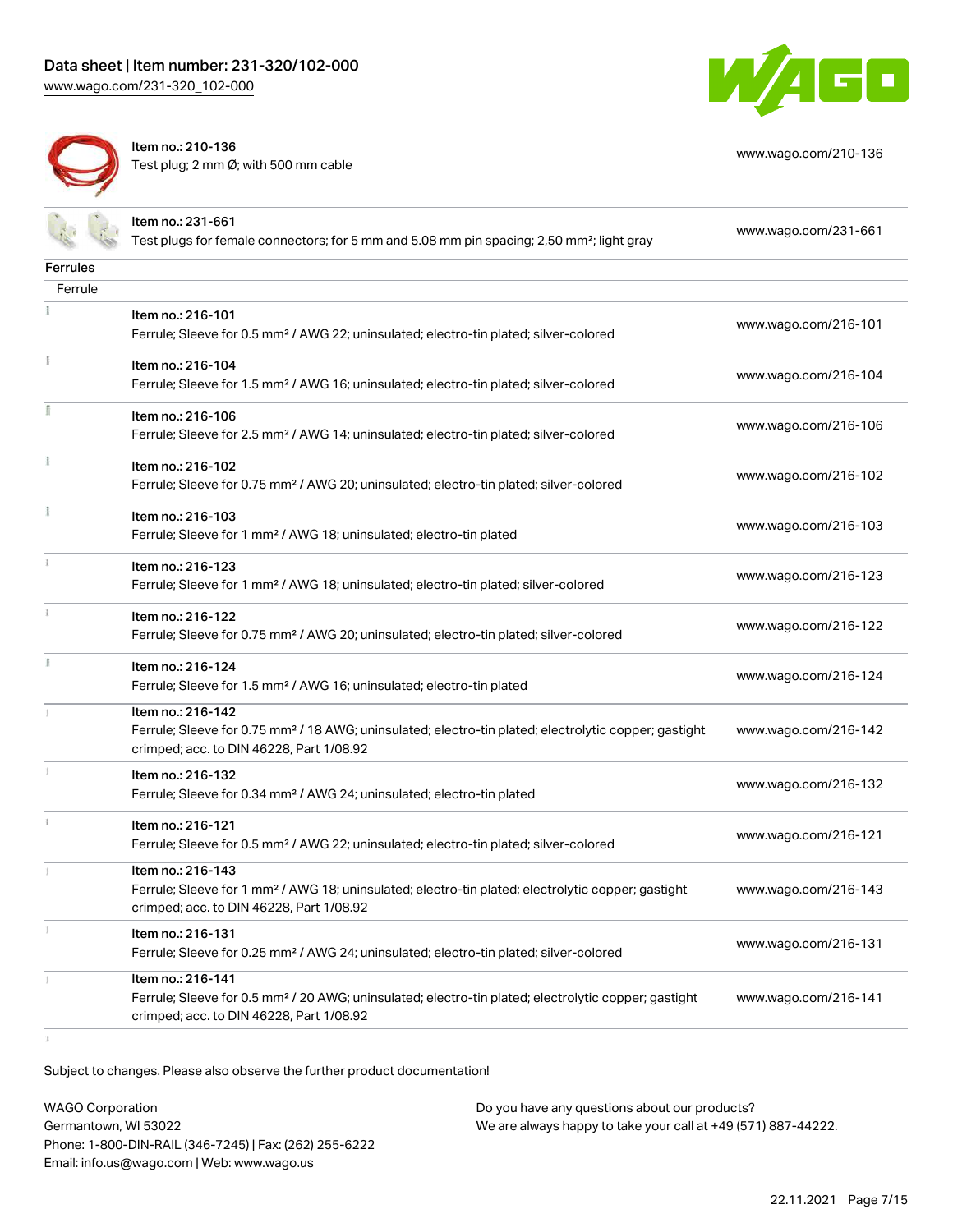[www.wago.com/231-320\\_102-000](http://www.wago.com/231-320_102-000)



|   | Item no.: 216-152<br>Ferrule; Sleeve for 0.34 mm <sup>2</sup> / AWG 24; uninsulated; electro-tin plated                                                                                                 | www.wago.com/216-152 |
|---|---------------------------------------------------------------------------------------------------------------------------------------------------------------------------------------------------------|----------------------|
|   | Item no.: 216-203<br>Ferrule; Sleeve for 1 mm <sup>2</sup> / AWG 18; insulated; electro-tin plated; red                                                                                                 | www.wago.com/216-203 |
|   | Item no.: 216-202<br>Ferrule; Sleeve for 0.75 mm <sup>2</sup> / 18 AWG; insulated; electro-tin plated; gray                                                                                             | www.wago.com/216-202 |
|   | Item no.: 216-151<br>Ferrule; Sleeve for 0.25 mm <sup>2</sup> / AWG 24; uninsulated; electro-tin plated                                                                                                 | www.wago.com/216-151 |
|   | Item no.: 216-204<br>Ferrule; Sleeve for 1.5 mm <sup>2</sup> / AWG 16; insulated; electro-tin plated; black                                                                                             | www.wago.com/216-204 |
|   | Item no.: 216-144<br>Ferrule; Sleeve for 1.5 mm <sup>2</sup> / AWG 16; uninsulated; electro-tin plated; electrolytic copper; gastight<br>crimped; acc. to DIN 46228, Part 1/08.92; silver-colored       | www.wago.com/216-144 |
|   | Item no.: 216-201<br>Ferrule; Sleeve for 0.5 mm <sup>2</sup> / 20 AWG; insulated; electro-tin plated; white                                                                                             | www.wago.com/216-201 |
|   | Item no.: 216-223<br>Ferrule; Sleeve for 1 mm <sup>2</sup> / AWG 18; insulated; electro-tin plated; red                                                                                                 | www.wago.com/216-223 |
|   | Item no.: 216-241<br>Ferrule; Sleeve for 0.5 mm <sup>2</sup> / 20 AWG; insulated; electro-tin plated; electrolytic copper; gastight<br>crimped; acc. to DIN 46228, Part 4/09.90; white                  | www.wago.com/216-241 |
|   | Item no.: 216-242<br>Ferrule; Sleeve for 0.75 mm <sup>2</sup> / 18 AWG; insulated; electro-tin plated; electrolytic copper; gastight<br>crimped; acc. to DIN 46228, Part 4/09.90; gray                  | www.wago.com/216-242 |
|   | Item no.: 216-222<br>Ferrule; Sleeve for 0.75 mm <sup>2</sup> / 18 AWG; insulated; electro-tin plated; gray                                                                                             | www.wago.com/216-222 |
|   | Item no.: 216-221<br>Ferrule; Sleeve for 0.5 mm <sup>2</sup> / 20 AWG; insulated; electro-tin plated; white                                                                                             | www.wago.com/216-221 |
|   | Item no.: 216-224<br>Ferrule; Sleeve for 1.5 mm <sup>2</sup> / AWG 16; insulated; electro-tin plated; black                                                                                             | www.wago.com/216-224 |
|   | Item no.: 216-243<br>Ferrule; Sleeve for 1 mm <sup>2</sup> / AWG 18; insulated; electro-tin plated; electrolytic copper; gastight crimped; www.wago.com/216-243<br>acc. to DIN 46228, Part 4/09.90; red |                      |
| л | Item no.: 216-244<br>Ferrule; Sleeve for 1.5 mm <sup>2</sup> / AWG 16; insulated; electro-tin plated; electrolytic copper; gastight<br>crimped; acc. to DIN 46228, Part 4/09.90; black                  | www.wago.com/216-244 |
| ٠ | Item no.: 216-263<br>Ferrule; Sleeve for 1 mm <sup>2</sup> / AWG 18; insulated; electro-tin plated; electrolytic copper; gastight crimped; www.wago.com/216-263<br>acc. to DIN 46228, Part 4/09.90; red |                      |
|   | Item no.: 216-264<br>Ferrule; Sleeve for 1.5 mm <sup>2</sup> / AWG 16; insulated; electro-tin plated; electrolytic copper; gastight<br>crimped; acc. to DIN 46228, Part 4/09.90; black                  | www.wago.com/216-264 |

WAGO Corporation Germantown, WI 53022 Phone: 1-800-DIN-RAIL (346-7245) | Fax: (262) 255-6222 Email: info.us@wago.com | Web: www.wago.us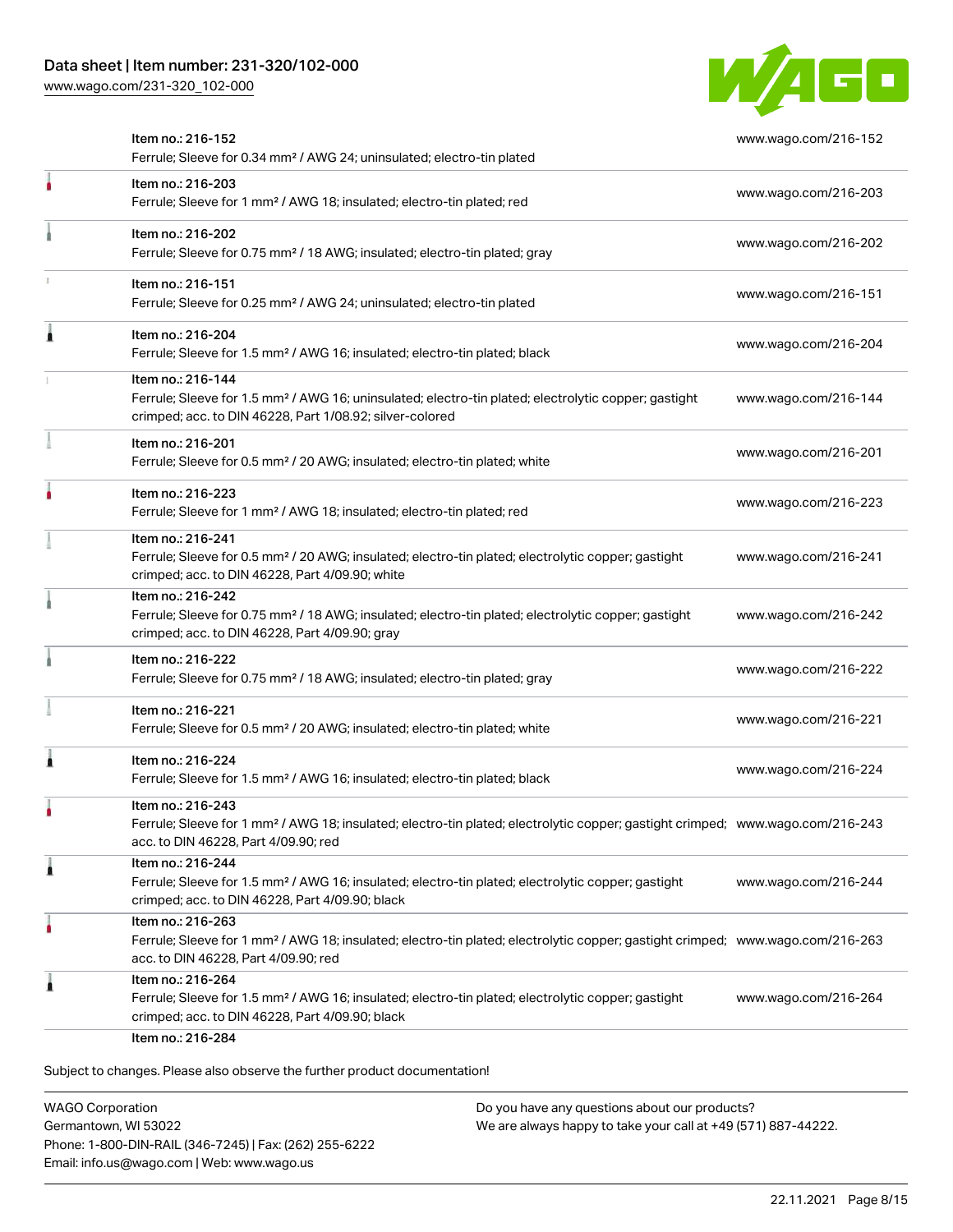## Data sheet | Item number: 231-320/102-000

[www.wago.com/231-320\\_102-000](http://www.wago.com/231-320_102-000)



|                   | Ferrule; Sleeve for 1.5 mm <sup>2</sup> / AWG 16; insulated; electro-tin plated; electrolytic copper; gastight<br>crimped; acc. to DIN 46228, Part 4/09.90; black                      | www.wago.com/216-284 |
|-------------------|----------------------------------------------------------------------------------------------------------------------------------------------------------------------------------------|----------------------|
|                   | Item no.: 216-262<br>Ferrule; Sleeve for 0.75 mm <sup>2</sup> / 18 AWG; insulated; electro-tin plated; electrolytic copper; gastight<br>crimped; acc. to DIN 46228, Part 4/09.90; gray | www.wago.com/216-262 |
|                   | Item no.: 216-301<br>Ferrule; Sleeve for 0.25 mm <sup>2</sup> / AWG 24; insulated; electro-tin plated; yellow                                                                          | www.wago.com/216-301 |
|                   | Item no.: 216-321<br>Ferrule; Sleeve for 0.25 mm <sup>2</sup> / AWG 24; insulated; electro-tin plated; yellow                                                                          | www.wago.com/216-321 |
|                   | Item no.: 216-322<br>Ferrule; Sleeve for 0.34 mm <sup>2</sup> / 22 AWG; insulated; electro-tin plated; green                                                                           | www.wago.com/216-322 |
|                   | Item no.: 216-302<br>Ferrule; Sleeve for 0.34 mm <sup>2</sup> / 22 AWG; insulated; electro-tin plated; light turquoise                                                                 | www.wago.com/216-302 |
| Jumpers           |                                                                                                                                                                                        |                      |
| Jumper            |                                                                                                                                                                                        |                      |
|                   | Item no.: 231-905<br>Jumper; for conductor entry; 5-way; insulated; gray                                                                                                               | www.wago.com/231-905 |
|                   | Item no.: 231-903<br>Jumper; for conductor entry; 3-way; insulated; gray                                                                                                               | www.wago.com/231-903 |
|                   | Item no.: 231-907<br>Jumper; for conductor entry; 7-way; insulated; gray                                                                                                               | www.wago.com/231-907 |
|                   | Item no.: 231-910<br>Jumper; for conductor entry; 10-way; insulated; gray                                                                                                              | www.wago.com/231-910 |
|                   | ltem no.: 231-902<br>Jumper; for conductor entry; 2-way; insulated; gray                                                                                                               | www.wago.com/231-902 |
| Insulations stops |                                                                                                                                                                                        |                      |
| Insulation stop   |                                                                                                                                                                                        |                      |
| FEED              | Item no.: 231-672<br>Insulation stop; 0.75 - 1 mm <sup>2</sup> ; dark gray                                                                                                             | www.wago.com/231-672 |
|                   | Item no.: 231-670                                                                                                                                                                      | www.wago.com/231-670 |
|                   | Insulation stop; 0.08-0.2 mm <sup>2</sup> / 0.2 mm <sup>2</sup> "s"; white                                                                                                             |                      |
|                   | Item no.: 231-671                                                                                                                                                                      | www.wago.com/231-671 |
|                   | Insulation stop; 0.25 - 0.5 mm <sup>2</sup> ; light gray                                                                                                                               |                      |
|                   |                                                                                                                                                                                        |                      |
| <b>Tools</b>      | Subject to changes. Please also observe the further product documentation!                                                                                                             |                      |

WAGO Corporation Germantown, WI 53022 Phone: 1-800-DIN-RAIL (346-7245) | Fax: (262) 255-6222 Email: info.us@wago.com | Web: www.wago.us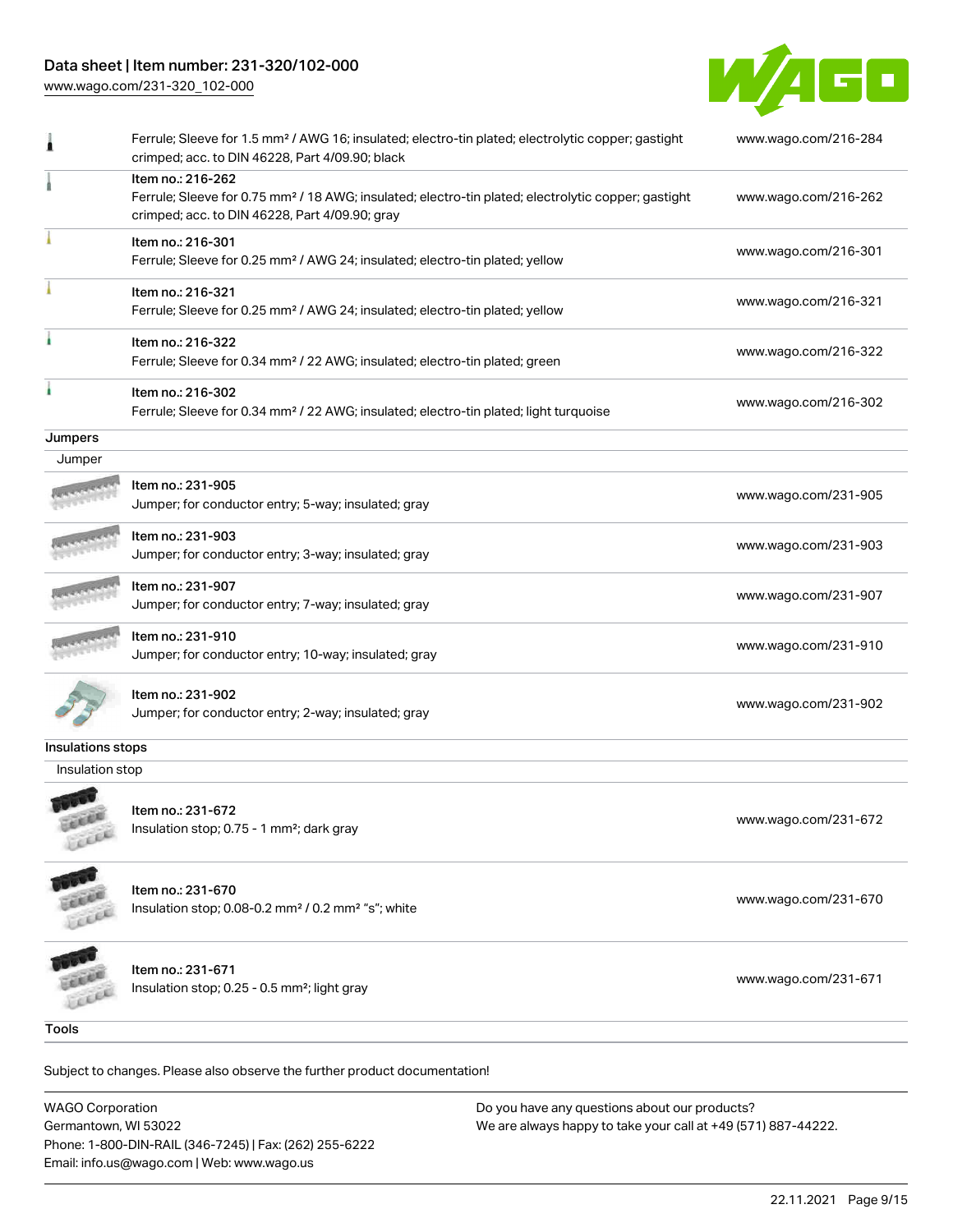## Data sheet | Item number: 231-320/102-000

[www.wago.com/231-320\\_102-000](http://www.wago.com/231-320_102-000)



| Operating tool      |                                                                                                                                                                                                |                                  |
|---------------------|------------------------------------------------------------------------------------------------------------------------------------------------------------------------------------------------|----------------------------------|
|                     | Item no.: 209-130<br>Operating tool; suitable for 264, 280 and 281 Series; 1-way; of insulating material; white                                                                                | www.wago.com/209-130             |
|                     | Item no.: 209-132<br>Operating tool; for connecting comb-style jumper bar; 2-way; of insulating material                                                                                       | www.wago.com/209-132             |
|                     | Item no.: 231-159<br>Operating tool; natural                                                                                                                                                   | www.wago.com/231-159             |
|                     | Item no.: 231-231<br>Combination operating tool; red                                                                                                                                           | www.wago.com/231-231             |
|                     | Item no.: 231-131<br>Operating tool; made of insulating material; 1-way; loose; white                                                                                                          | www.wago.com/231-131             |
|                     | Item no.: 231-291<br>Operating tool; made of insulating material; 1-way; loose; red                                                                                                            | www.wago.com/231-291             |
|                     | Item no.: 280-432<br>Operating tool; made of insulating material; 2-way; white                                                                                                                 | www.wago.com/280-432             |
|                     | Item no.: 280-434<br>Operating tool; made of insulating material; 4-way                                                                                                                        | www.wago.com/280-434             |
|                     | Item no.: 280-437<br>Operating tool; made of insulating material; 7-way                                                                                                                        | www.wago.com/280-437             |
|                     | Item no.: 280-440<br>Operating tool; made of insulating material; 10-way                                                                                                                       | www.wago.com/280-440             |
|                     | Item no.: 280-435<br>Operating tool; made of insulating material; 5-way; gray                                                                                                                  | www.wago.com/280-435             |
|                     | Item no.: 280-436<br>Operating tool; made of insulating material; 6-way                                                                                                                        | www.wago.com/280-436             |
|                     | Item no.: 280-438<br>Operating tool; made of insulating material; 8-way                                                                                                                        | www.wago.com/280-438             |
|                     | Item no.: 280-433<br>Operating tool; made of insulating material; 3-way                                                                                                                        | www.wago.com/280-433             |
| Marking accessories |                                                                                                                                                                                                |                                  |
| Marking strip       |                                                                                                                                                                                                |                                  |
|                     | Item no.: 210-331/508-103<br>Marking strips; as a DIN A4 sheet; MARKED; 1-12 (200x); Height of marker strip: 2.3 mm/0.091 in; Strip<br>length 182 mm; Horizontal marking; Self-adhesive; white | www.wago.com/210-331<br>/508-103 |

Subject to changes. Please also observe the further product documentation!

WAGO Corporation Germantown, WI 53022 Phone: 1-800-DIN-RAIL (346-7245) | Fax: (262) 255-6222 Email: info.us@wago.com | Web: www.wago.us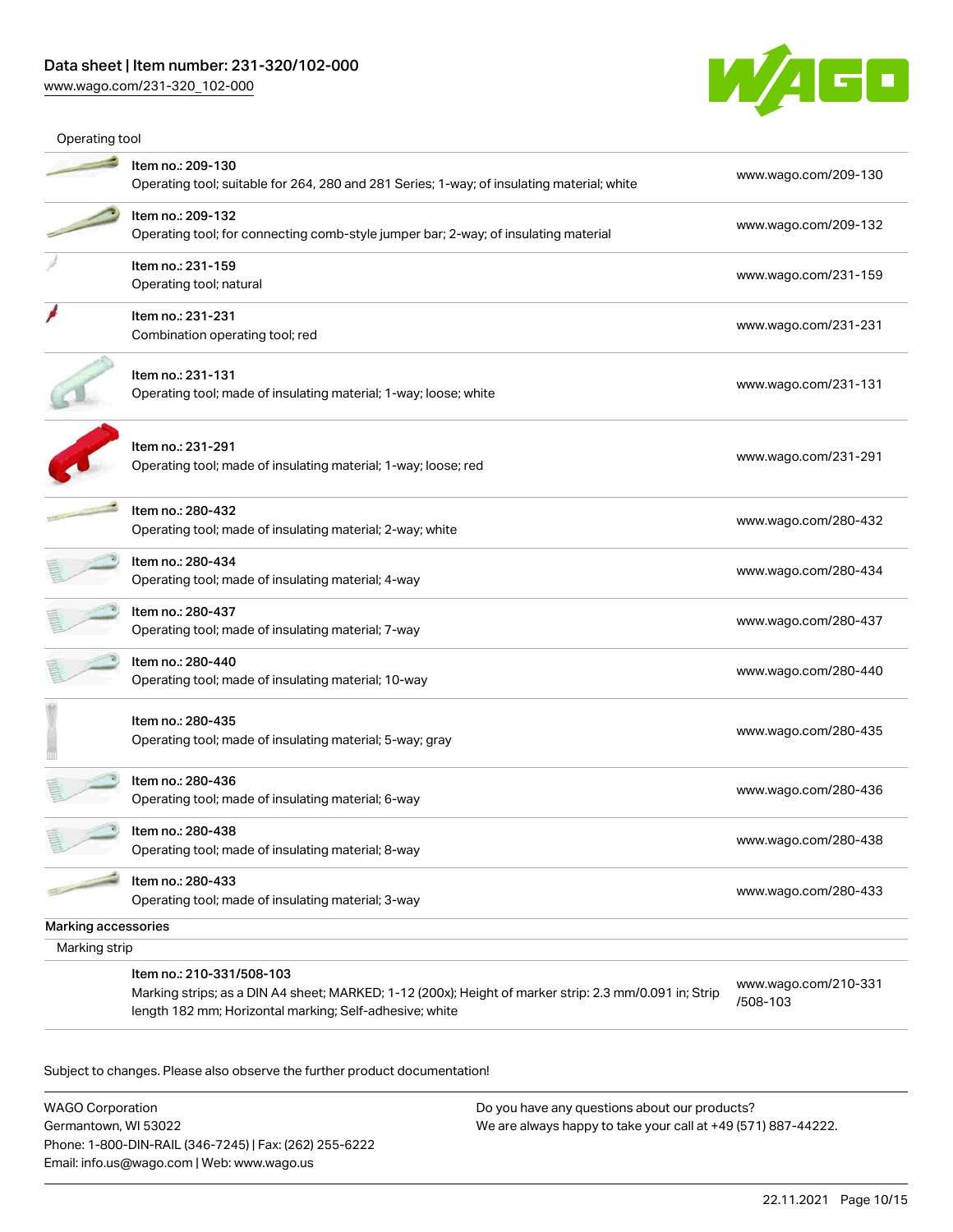[www.wago.com/231-320\\_102-000](http://www.wago.com/231-320_102-000)



| Item no.: 210-331/508-104                                                     | Marking strips; as a DIN A4 sheet; MARKED; 13-24 (200x); Height of marker strip: 2.3 mm/0.091 in; Strip /508-104<br>length 182 mm; Horizontal marking; Self-adhesive; white |            |               | www.wago.com/210-331 |
|-------------------------------------------------------------------------------|-----------------------------------------------------------------------------------------------------------------------------------------------------------------------------|------------|---------------|----------------------|
| Item no.: 210-332/508-202<br>mm; Horizontal marking; Self-adhesive; white     | Marking strips; as a DIN A4 sheet; MARKED; 1-16 (160x); Height of marker strip: 3 mm; Strip length 182                                                                      |            | /508-202      | www.wago.com/210-332 |
| Item no.: 210-332/508-204<br>182 mm; Horizontal marking; Self-adhesive; white | Marking strips; as a DIN A4 sheet; MARKED; 17-32 (160x); Height of marker strip: 3 mm; Strip length                                                                         |            | /508-204      | www.wago.com/210-332 |
| Item no.: 210-332/508-206<br>182 mm; Horizontal marking; Self-adhesive; white | Marking strips; as a DIN A4 sheet; MARKED; 33-48 (160x); Height of marker strip: 3 mm; Strip length                                                                         |            | /508-206      | www.wago.com/210-332 |
| Item no.: 210-332/508-205<br>mm; Horizontal marking; Self-adhesive; white     | Marking strips; as a DIN A4 sheet; MARKED; 1-32 (80x); Height of marker strip: 3 mm; Strip length 182                                                                       |            | /508-205      | www.wago.com/210-332 |
| <b>Downloads</b><br><b>Documentation</b>                                      |                                                                                                                                                                             |            |               |                      |
| <b>Additional Information</b><br>Technical explanations                       |                                                                                                                                                                             | 2019 Apr 3 | pdf<br>2.0 MB | Download             |
| <b>CAD files</b>                                                              |                                                                                                                                                                             |            |               |                      |
| CAE data<br>EPLAN Data Portal 231-320/102-000                                 |                                                                                                                                                                             |            | URL           | Download             |
| ZUKEN Portal 231-320/102-000                                                  |                                                                                                                                                                             |            | <b>URL</b>    | Download             |
| EPLAN Data Portal 231-320/102-000                                             |                                                                                                                                                                             |            | URL           | Download             |
| CAD data                                                                      |                                                                                                                                                                             |            |               |                      |
| 2D/3D Models 231-320/102-000                                                  |                                                                                                                                                                             |            | <b>URL</b>    | Download             |
| <b>Environmental Product Compliance</b>                                       |                                                                                                                                                                             |            |               |                      |
| <b>Compliance Search</b><br>Environmental Product Compliance 231-320/102-000  |                                                                                                                                                                             |            | URL           | Download             |
| Subject to changes. Please also observe the further product documentation!    |                                                                                                                                                                             |            |               |                      |

| <b>WAGO Corporation</b>                                | Do vou |
|--------------------------------------------------------|--------|
| Germantown, WI 53022                                   | We are |
| Phone: 1-800-DIN-RAIL (346-7245)   Fax: (262) 255-6222 |        |
| Email: info.us@wago.com   Web: www.wago.us             |        |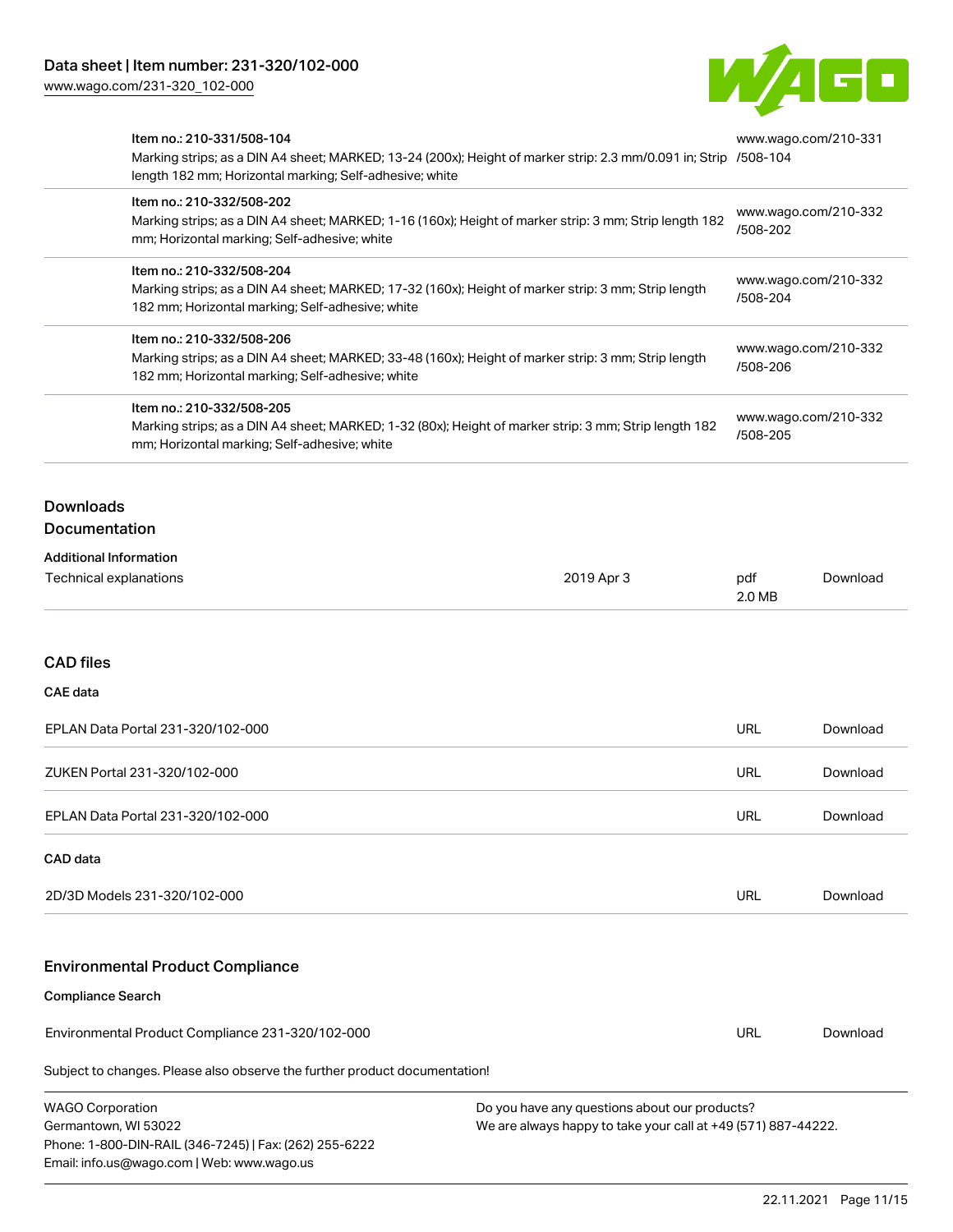

1-conductor female connector; CAGE CLAMP®; 2.5 mm²; Pin spacing 5.08 mm; 20 pole; with integrated end plate; 2,50 mm²; orange

#### Installation Notes

#### Application



Total pole number for female connectors

= pole number for male header

#### Application



Female connectors with a built-in end plate require no extra space, while maintaining the nominal cross-section. This means: Total length of female connectors is reduced to "pole no. x pin spacing"!

Subject to changes. Please also observe the further product documentation!

WAGO Corporation Germantown, WI 53022 Phone: 1-800-DIN-RAIL (346-7245) | Fax: (262) 255-6222 Email: info.us@wago.com | Web: www.wago.us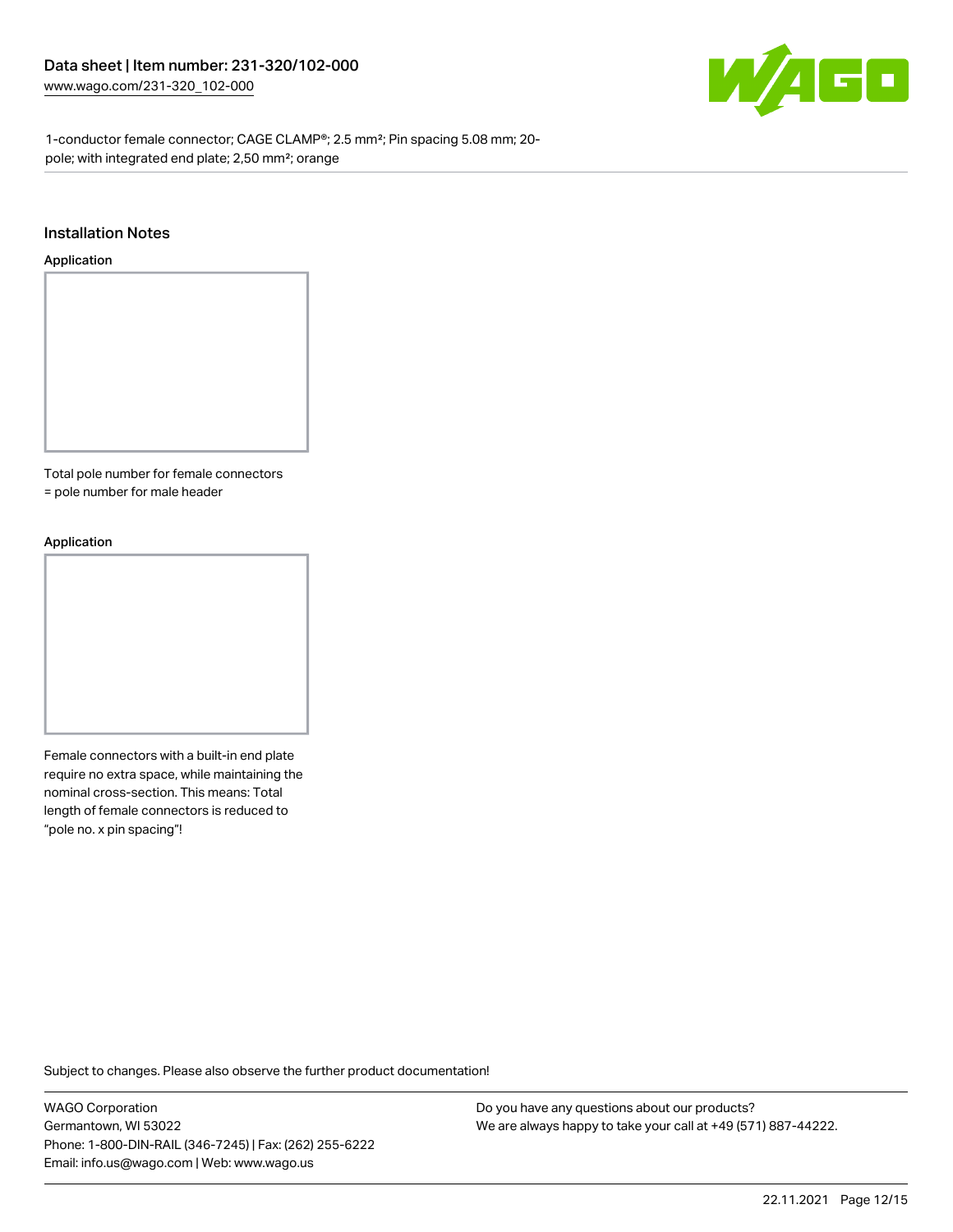



Inserting a conductor via 3.5 mm screwdriver – CAGE CLAMP® actuation parallel to conductor entry.



Inserting a conductor via 3.5 mm screwdriver – CAGE CLAMP® actuation perpendicular to conductor entry.



Inserting a conductor into CAGE CLAMP® unit via operating lever (231-291).



Inserting a conductor via operating tool.



Coding a female connector by removing coding finger(s).

Subject to changes. Please also observe the further product documentation!

WAGO Corporation Germantown, WI 53022 Phone: 1-800-DIN-RAIL (346-7245) | Fax: (262) 255-6222 Email: info.us@wago.com | Web: www.wago.us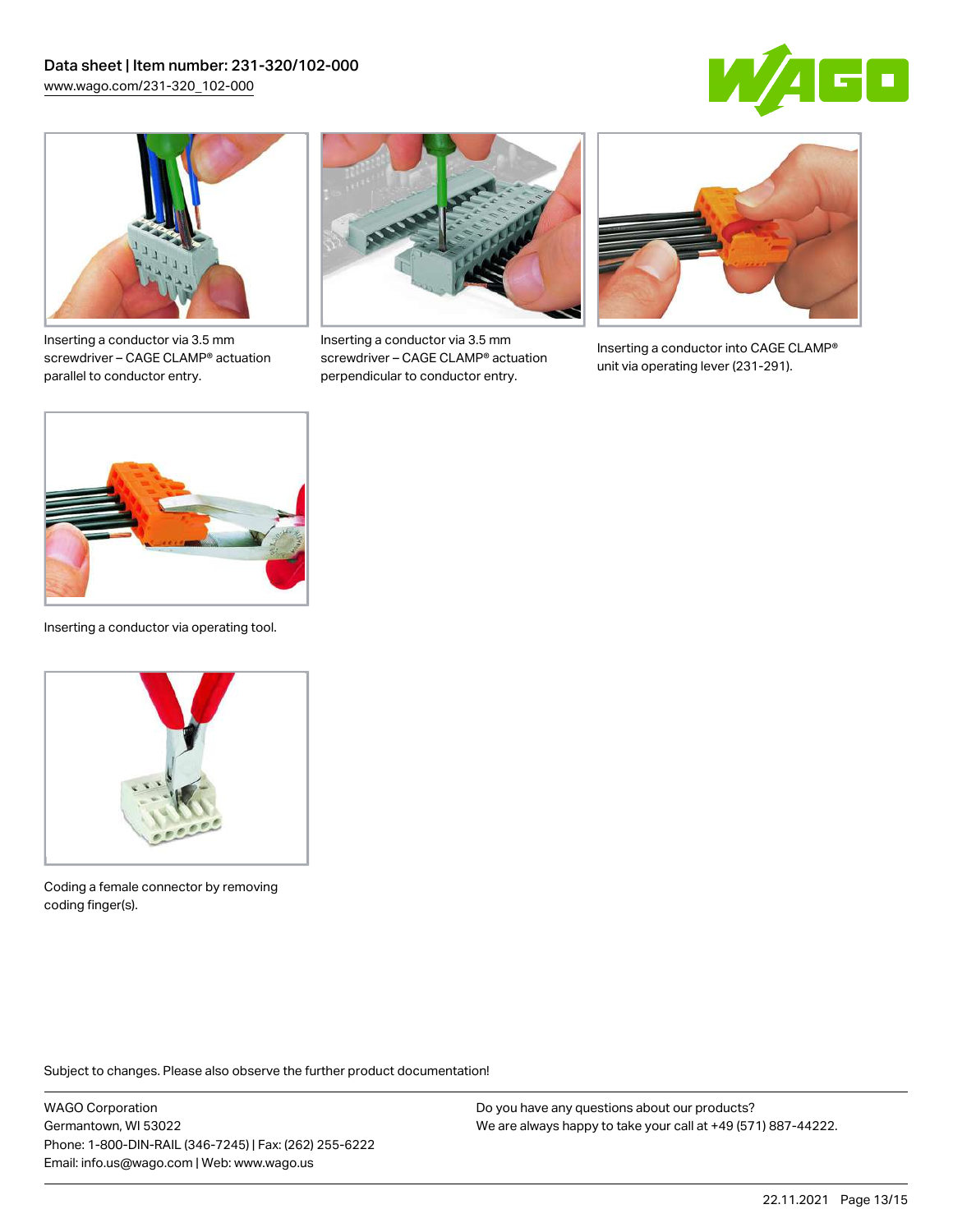



Testing – female connector with CAGE CLAMP®

Integrated test ports for testing perpendicular to conductor entry via 2 or 2.3 mm Ø test plug

Installation



Male connector with strain relief plate



Strain relief housing shown with a male connector equipped with CAGE CLAMP®

Marking

Subject to changes. Please also observe the further product documentation!

WAGO Corporation Germantown, WI 53022 Phone: 1-800-DIN-RAIL (346-7245) | Fax: (262) 255-6222 Email: info.us@wago.com | Web: www.wago.us